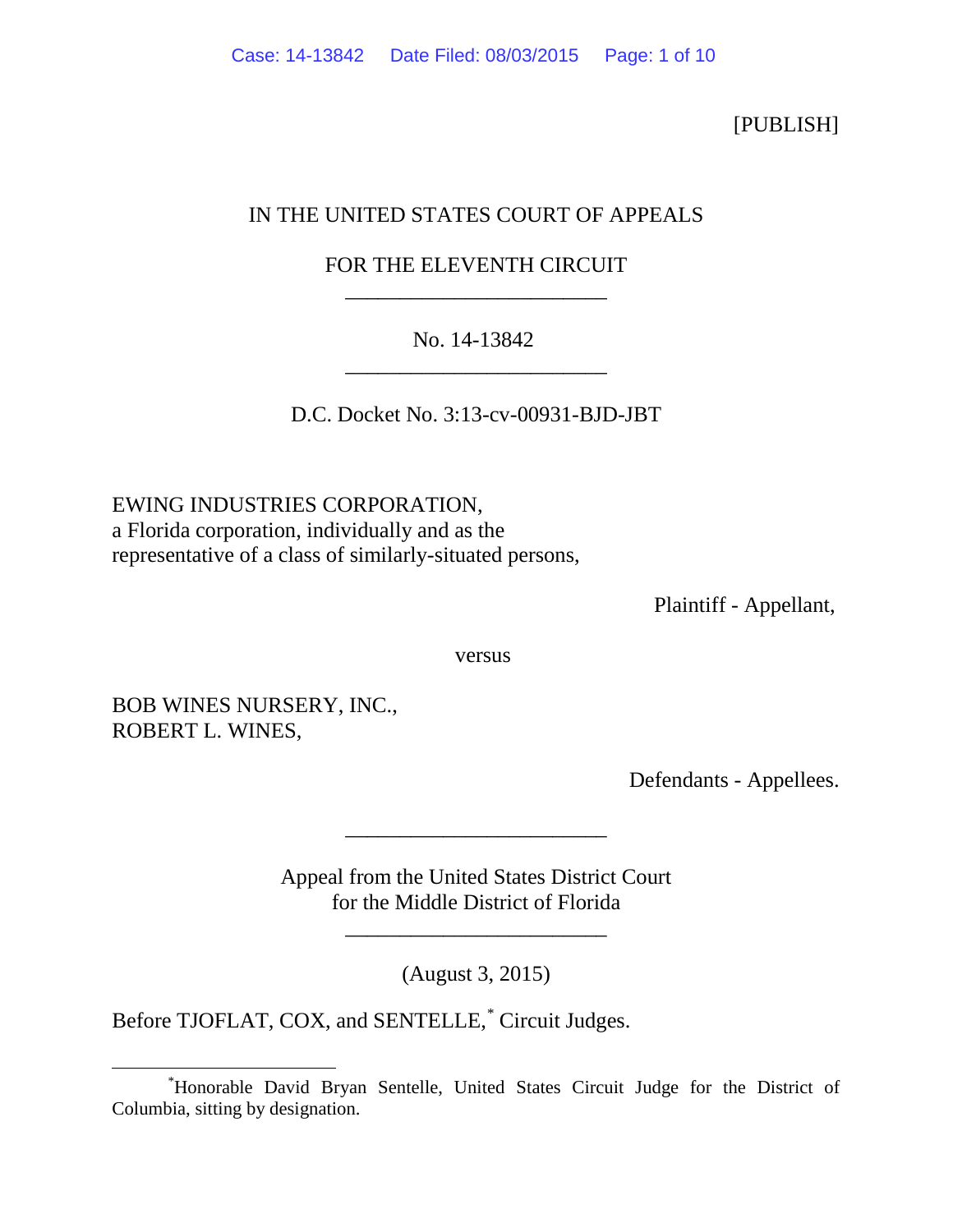COX, Circuit Judge:

This case presents the question of whether the pendency of a purported class action tolls the statute of limitations for a later class action seeking to represent the same class, when the original purported class action was dismissed due to the inadequacy of the class representative rather than a defect in the class itself. The district court held that the purported class action did not toll the statute of limitations for the later class action. We affirm. We hold that our decision in *Griffin v. Singletary*, 17 F.3d 356 (11th Cir. 1994) (hereinafter "*Griffin II*"), controls this case.

### **I. Facts and Procedural History**

On January 12, 2010, Aero Financial, Inc. ("Aero") filed a class action complaint in Florida state court against the Defendants, Bob Wines Nursery, Inc. and Robert L. Wines, Jr. The complaint alleged that the Defendants sent unsolicited facsimile advertisements to the putative class in violation of the Telephone Consumer Protection Act. *See* 47 U.S.C. § 227(b)(1)(C). These claims are governed by a four-year statute of limitations. *See* 28 U.S.C. § 1658(a). The complaint alleged that the conduct took place in December of 2006, meaning that a little over three years had passed between the alleged conduct and the filing of the complaint.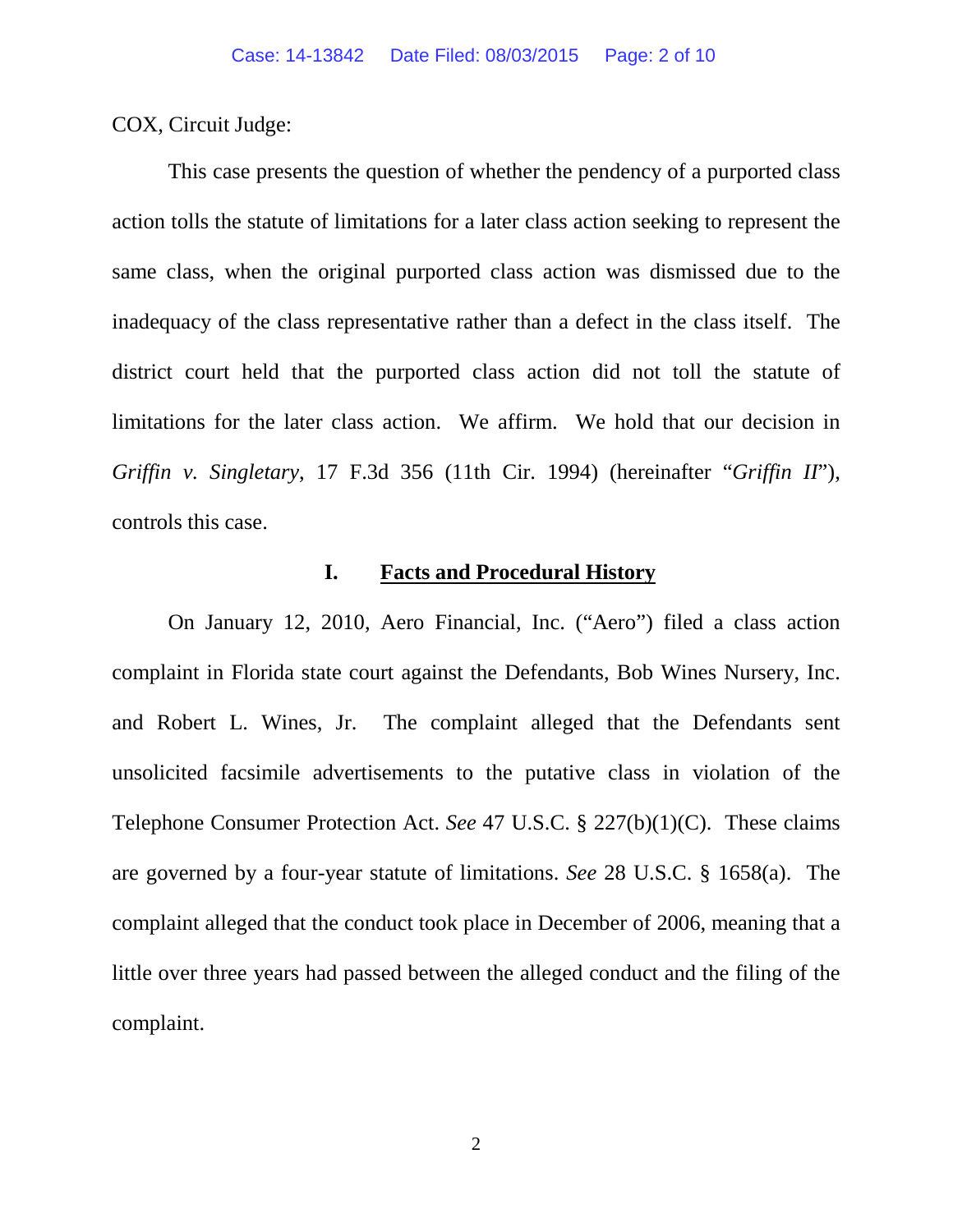### Case: 14-13842 Date Filed: 08/03/2015 Page: 3 of 10

On June 25, 2013, the Florida state court granted summary judgment in favor of the Defendants because Aero did not have standing. Aero did not have standing because the alleged unlawful faxes were not sent to Aero, and the attempted assignment of the claim to Aero was invalid. The Florida state court never ruled on the issue of class certification. The dispositive issue was a defect in the class representative, and the court never ruled on the whether the class itself was a proper class.

On August 2, 2013, the Plaintiff in this action, Ewing Industries Corporation ("Ewing"), filed a similar class complaint in federal court against the same Defendants containing similar allegations. Ewing is the only party seeking to represent the class as the named plaintiff in this action. Recognizing that more than four years had passed since the alleged conduct, the complaint alleges that the statute of limitations was tolled during the pendency of Aero's purported class action. On February 7, 2014, the Defendants filed a motion to strike the class allegations in Ewing's complaint, contending that the claims were barred by the statute of limitations. On June 26, 2014, the district court entered an order striking the class allegations in Ewing's complaint, holding that the claims were timebarred. The district court considered only the pleadings, and, relying on this court's decision in *Griffin II*, 17 F.3d at 359, concluded that the pendency of Aero's purported class action did not toll the statute of limitations for Ewing's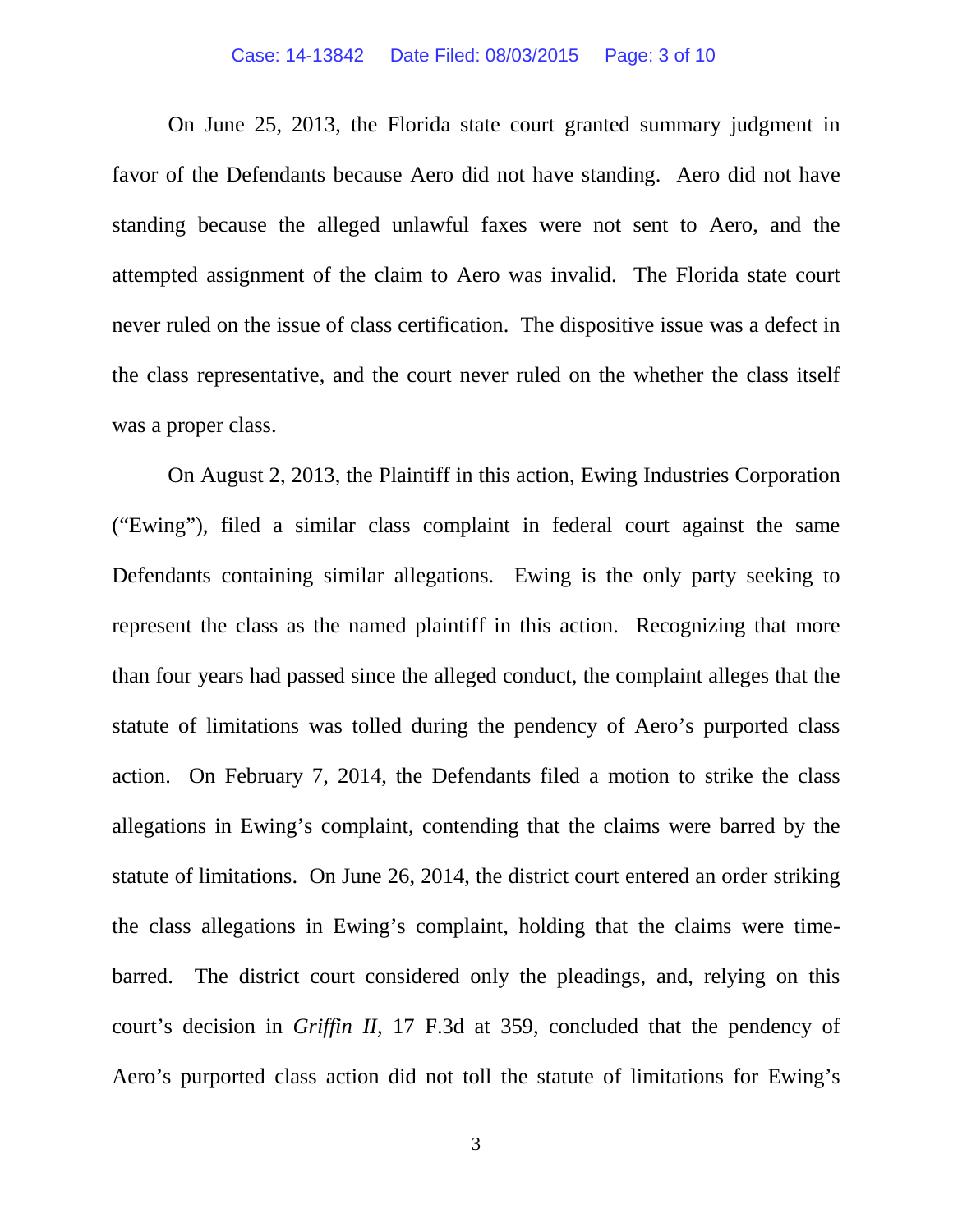purported class action. Because the district court struck the class allegations from Ewing's complaint, it denied Ewing's pending motion for class certification with prejudice. Ewing appeals.

### **II. Discussion**

The dispositive issue on this appeal is whether this court's decision in *Griffin II* controls the outcome in this case. Ewing contends that *Griffin II* addressed a different factual scenario. Ewing admits that if a purported class action reaches the class certification stage, and class certification is denied, there is no tolling for a subsequent class action based on the same conduct. A contrary result would allow a purported class almost limitless bites at the apple as it continuously substitutes named plaintiffs and relitigates the class certification issue. However, Ewing contends that when a class action fails due to the inadequacy of the class representative—rather than due to defects in the class itself—the statute of limitations is tolled. In short, Ewing contends that every purported class should get at least one attempt at class certification. The Defendants contend that *Griffin II* addressed the exact situation at issue here: the "piggybacking" of class actions one after another in an attempt to find an adequate class representative. According to the Defendants, this court's opinion in *Griffin II* squarely rejected tolling in a case like this one.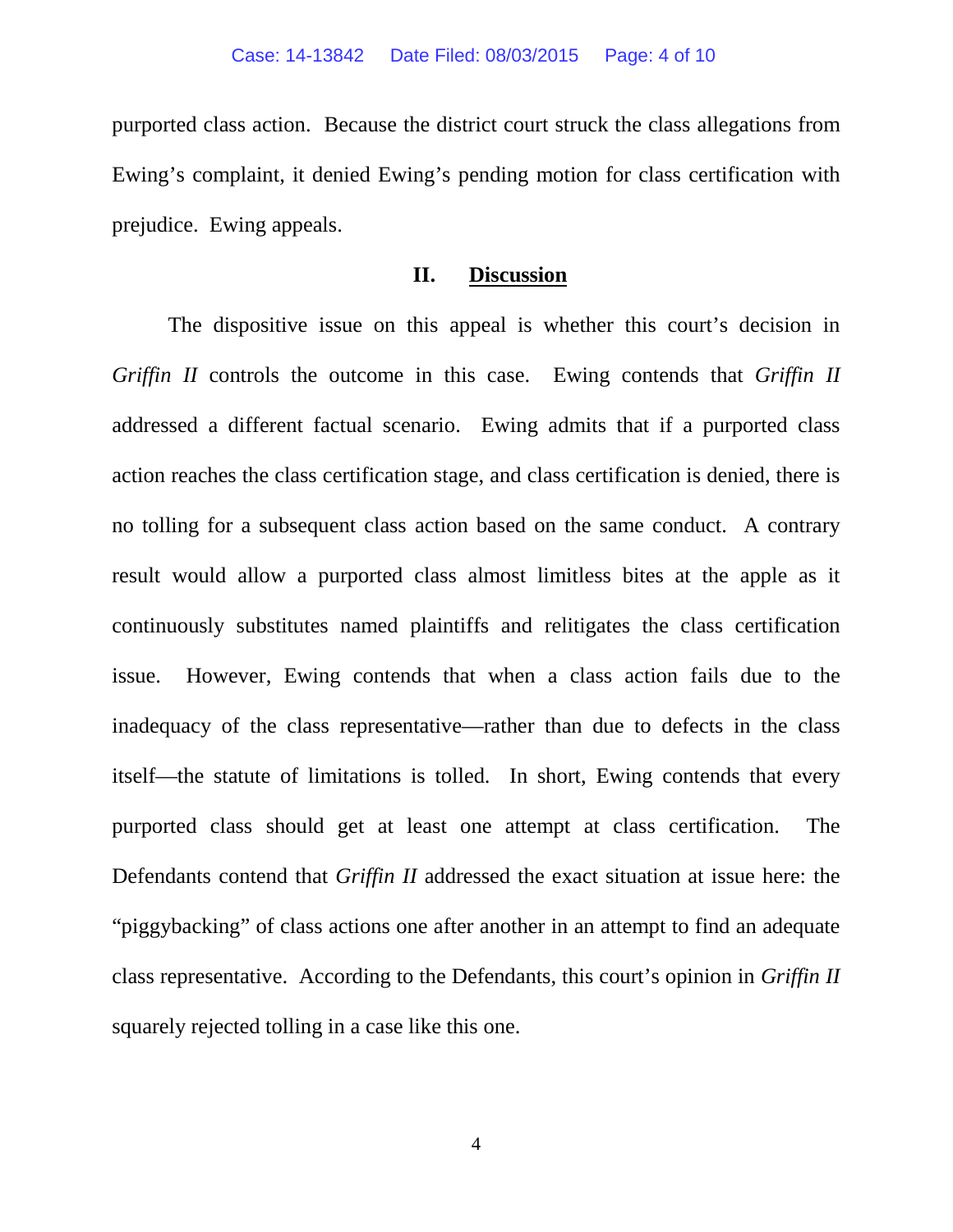#### Case: 14-13842 Date Filed: 08/03/2015 Page: 5 of 10

We ordinarily review de novo a district court's decision on the pleadings. *See Williams v. Bd. of Regents of Univ. Sys. of Ga.*, 477 F.3d 1282, 1291 (11th Cir. 2007). While we review decisions on class certification only for abuse of discretion, *see Armstrong v. Martin Marietta Corp.*, 138 F.3d 1374, 1388 (11th Cir. 1998), "[w]e decide pure law issues *de novo*, which is another way of saying that a ruling based on an error of law is an abuse of discretion." *Young v. New Process Steel, LP*, 419 F.3d 1201, 1203 (11th Cir. 2005) (citations omitted).

We begin by noting that the first purported class action in this case was filed in state court under the state equivalent of Federal Rule of Civil Procedure 23, while the second purported class action was filed in federal court under Rule 23. We consider the difference irrelevant for tolling purposes.

We now turn to this court's opinion in *Griffin II*. To understand the holding in *Griffin II*, a brief review of the facts and procedural history of that case is necessary, including its discussion of the related case of *Griffin v. Dugger*, 823 F.2d [1](#page-4-0)476 (11th Cir. 1987) (hereinafter "*Griffin I*").<sup>1</sup> The original plaintiff in *Griffin I* filed a class action in 1979, based on a theory that became known as the "across-the-board" approach to Title VII class actions. *See Griffin II*, 17 F.3d at 357. This theory—under Fifth Circuit precedent at the time—allowed a class

<span id="page-4-0"></span><sup>&</sup>lt;u>1</u> Our discussion of *Griffin I* is relevant only for the purpose of understanding the procedural history—and thus the holding—of *Griffin II*. For this reason, we cite to *Griffin II* in describing the details of the *Griffin I* litigation, rather than to the *Griffin I* opinion itself.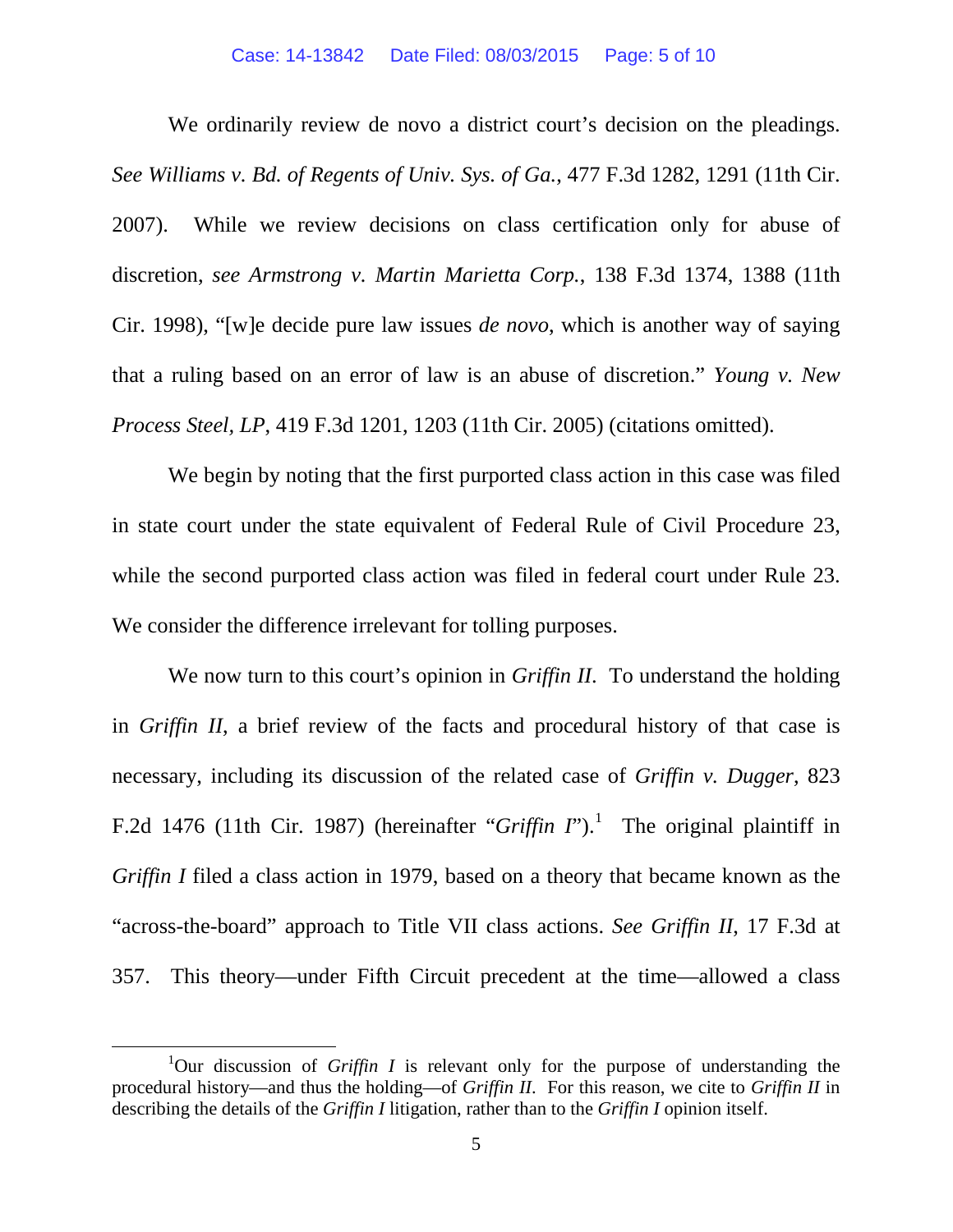representative to bring claims on behalf of a class that were different from his individual claims. *See id.* In 1980, the district court permitted the intervention of a second plaintiff. *See id.* In 1982, the Supreme Court reversed the Fifth Circuit precedent that allowed across-the-board class actions. *See General Telephone Co. of Southwest v. Falcon*, 457 U.S. 147, 157–61, 102 S. Ct. 2364, 2370–72 (1982). The Supreme Court held that "a class representative must be part of the class and possess the same interest and suffer the same injury as the class members." *Id.* at 156, 102 S. Ct. at 2370 (quotations omitted). After the Supreme Court's decision in *Falcon*, rather than decertify the class, the district court in *Griffin I* permitted the intervention of a third plaintiff in an attempt to ensure that the named plaintiffs properly represented the class. *See Griffin II*, 17 F.3d at 357–58.

In 1985, the district court certified for interlocutory appeal its decision to let the three named plaintiffs serve as class representatives. *See id.* at 358. In *Griffin I*, this court vacated the district court's order certifying the class. 823 F.2d at 1494. The class was decertified because none of the three named plaintiffs were proper representatives. *See Griffin II*, 17 F.3d at 358. The first and second plaintiffs were not proper representatives because they did not have constitutional standing under the Supreme Court's holding in *Falcon*. *See id.* As to the third plaintiff, he had constitutional standing but was precluded from bringing suit because he did not properly exhaust his administrative remedies. *See id.*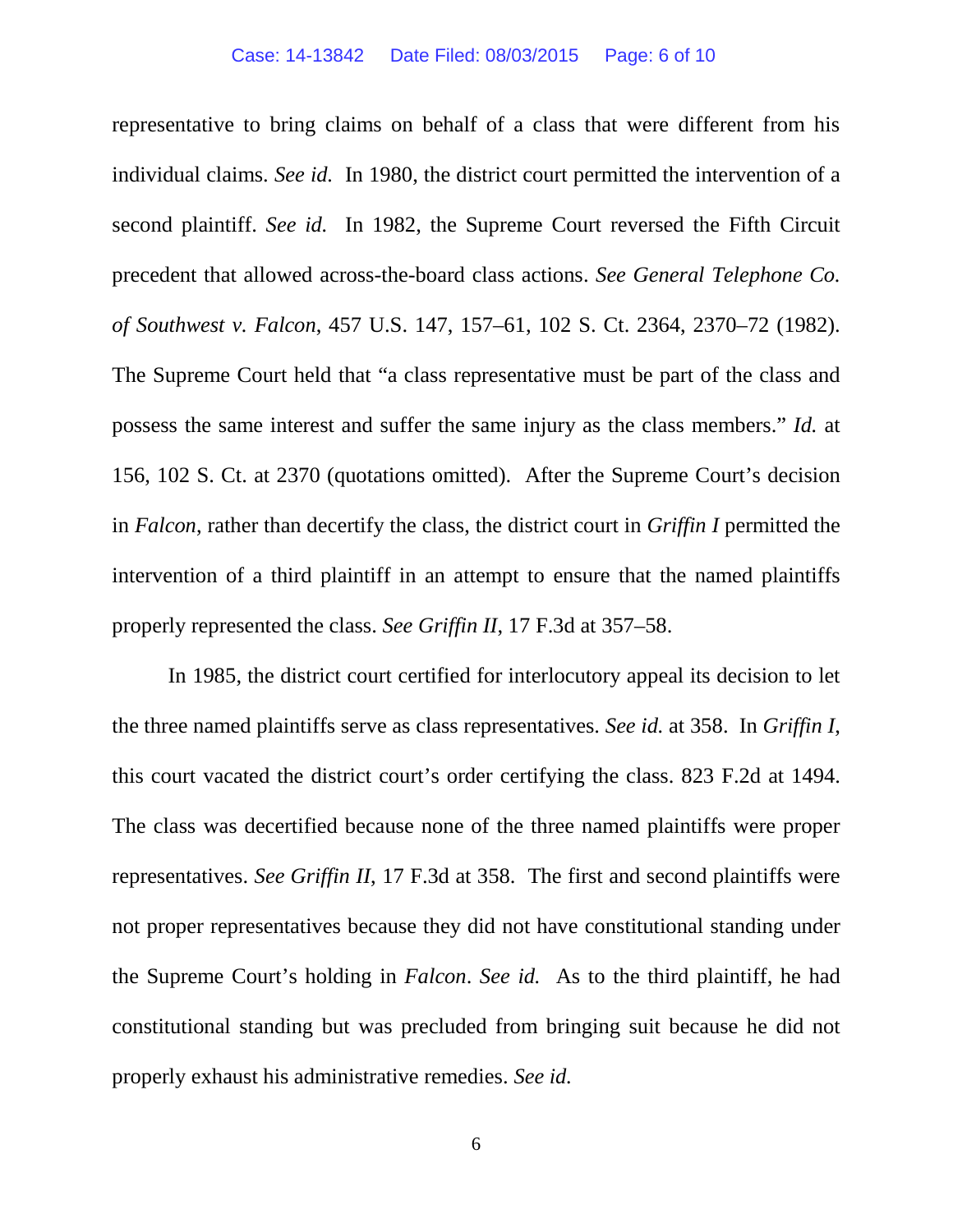On remand from *Griffin I*, the parties sought to amend their complaints, and additional class representatives sought to intervene. *Id.* At the same time, a number of members of the purported class filed their own class complaints (hereinafter the "*Platt* plaintiffs"), seeking to represent the same class that was the subject of *Griffin I*. *Id.* The district court denied the *Griffin I* plaintiffs' motions to amend, denied intervention to the additional parties, and entered judgment for the defendants. In the related litigation involving the *Platt* plaintiffs, the district court struck the class allegations and denied class certification, concluding that the *Platt* plaintiffs' claims were untimely.[2](#page-6-0) *Id.* at 359.

The *Griffin I* plaintiffs and the *Platt* plaintiffs both appealed, and the appeals were consolidated in *Griffin II*. Relevant for our purposes is this court's consideration in *Griffin II* of whether the *Platt* plaintiffs' claims were untimely, or whether the statute of limitations was tolled pending the *Griffin I* litigation. This court held that the statute of limitations was not tolled during the *Griffin I* litigation, and affirmed the judgment of the district court. *Id.* In reaching this conclusion, this court noted that "the pendency of a previously filed class action does *not* toll the limitations period for additional class actions by putative members of the original asserted class." *Id.* (citations omitted). The *Griffin II* court

<span id="page-6-0"></span> $\overline{\phantom{a}}$  2 <sup>2</sup>The timeliness issue with the *Platt* plaintiffs actually related to the filing of a charge with the Equal Employment Commission, rather than the filing of a complaint. *See Griffin II*, 17 F.3d at 358–59. The *Griffin II* court did not consider the distinction relevant, and the parties in this case make no attempt to distinguish *Griffin II* on this basis.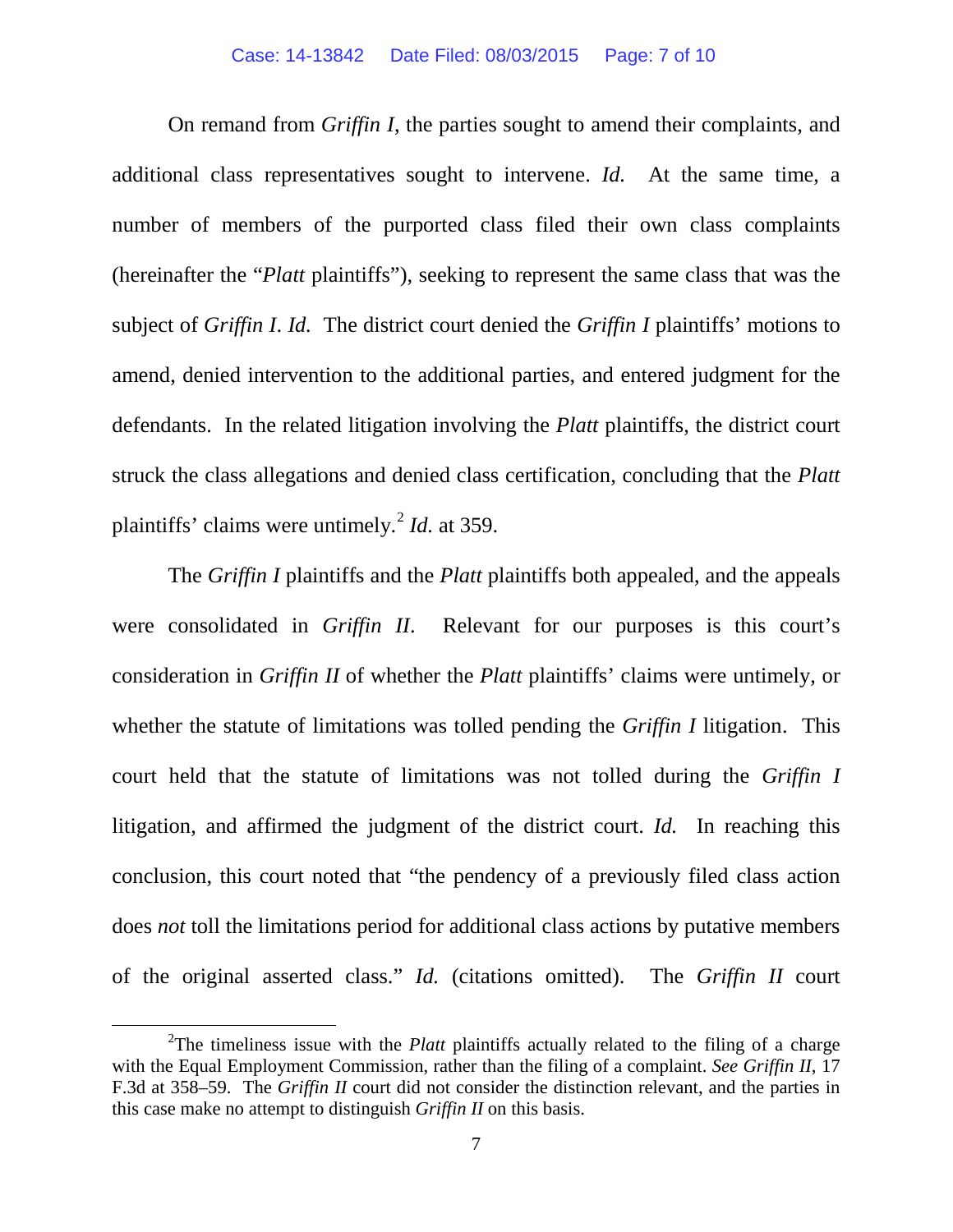concluded that it does not matter whether the first purported class action fails due to the inadequacy of the class representative or due to defects in the class itself. While it is true that *Griffin II* involved claims that had reached the class certification stage and been decertified on appeal, the reason for decertification was the inadequacy of the class representatives, not the defectiveness of the class itself. Thus, Ewing's attempt to distinguish *Griffin II* is unconvincing.

If there is any doubt whether *Griffin II* governs this case, it is resolved by the following excerpt from this court's opinion in *Griffin II*,

The plaintiffs may not "piggyback one class action onto another" *and thereby engage in endless rounds of litigation in the district court and in this Court over the adequacy of successive named plaintiffs to serve as class representatives*. This case illustrates the wisdom of the rule against piggybacked class actions. Fifteen years after the Griffin lawsuit was filed, the class action issues are still being litigated, and we decline to adopt any rule that has the potential for prolonging litigation about class representation even further.

*Id.* (citations omitted) (emphasis added). *Griffin II* was concerned about the very issue we confront here: the potential for multiple rounds of litigation as the class seeks an adequate class representative.<sup>[3](#page-7-0)</sup>

<span id="page-7-0"></span><sup>&</sup>lt;sup>3</sup> The *Griffin II* court recognized that the pendency of a purported class action tolls the statute of limitations for subsequent *individual* actions by members of the original purported class. *See Am. Pipe & Constr. Co. v. Utah*, 414 U.S. 538, 94 S. Ct. 756 (1974); *Griffin II*, 17 F.3d at 360. The parties in this case do not dispute this.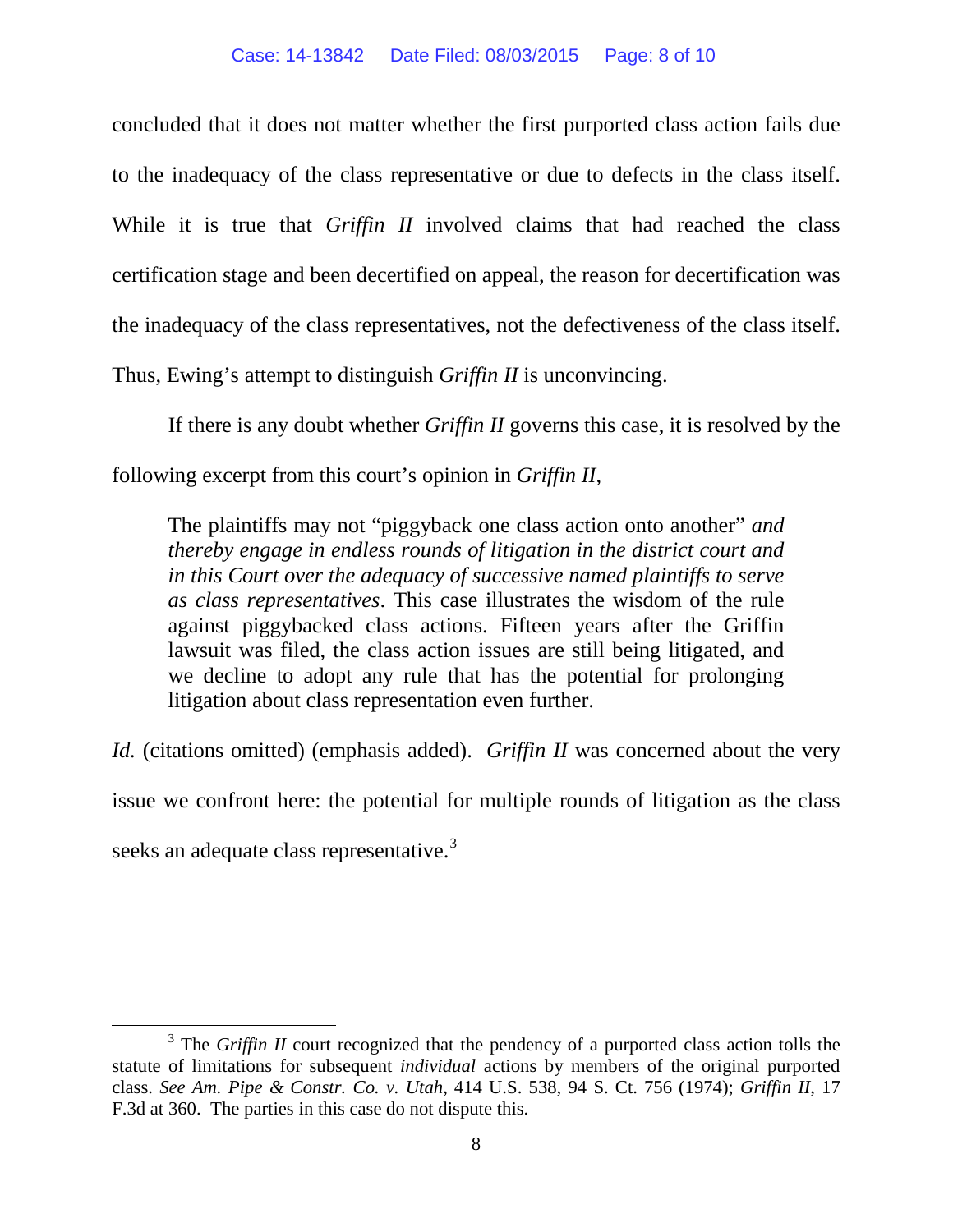#### Case: 14-13842 Date Filed: 08/03/2015 Page: 9 of 10

Several other circuits that have considered this issue have either distinguished this court's decision in *Griffin II* or criticized and declined to follow

it. According to the Seventh Circuit,

[*Griffin II*] did not distinguish between a situation in which class status was denied in the first suit because the plaintiff was not a suitable representative, and a situation in which class status was denied because the other criteria of Rule 23(a) and (b) could not be met. These two situations seem to us different, for the reasons we have given. Perhaps the eleventh circuit would think so too ....

*Sawyer v. Atlas Heating and Sheet Metal Works, Inc.*, 642 F.3d 560, 564 (7th Cir. 2011); *see also In re Vertrue Inc. Mktg. and Sales Practices Litig.*, 719 F.3d 474, 480 n.2 (6th Cir. 2013) (distinguishing *Griffin II* on similar grounds); *Catholic Soc. Servs., Inc. v. I.N.S.*, 232 F.3d 1139, 1148–50 (9th Cir. 2000) (en banc) (same). And, according to the Third Circuit, "[w]hile [*Griffin II's*] denial of tolling for all sequential class action plaintiffs has the virtue of clarity and ease of application, it is also characterized by a rigidity which we reject." *Yang v. Odom*, 392 F.3d 97, 106 (3d Cir. 2004); *see also Great Plains Trust Co. v. Union Pac. Ry. Co.*, 492 F.3d 986, 997 (8th Cir. 2007) (interpreting Kansas's equivalent to Rule 23 and, while not addressing *Griffin II* directly, agreeing with the Third Circuit's analysis in *Yang*). For the reasons discussed above, we disagree with the courts that have distinguished *Griffin II* from facts similar to those in this case. As to the courts that have rejected our holding in *Griffin II*, the merits of the holding in *Griffin II* are not before us. Under our prior precedent rule, a panel cannot overrule a prior